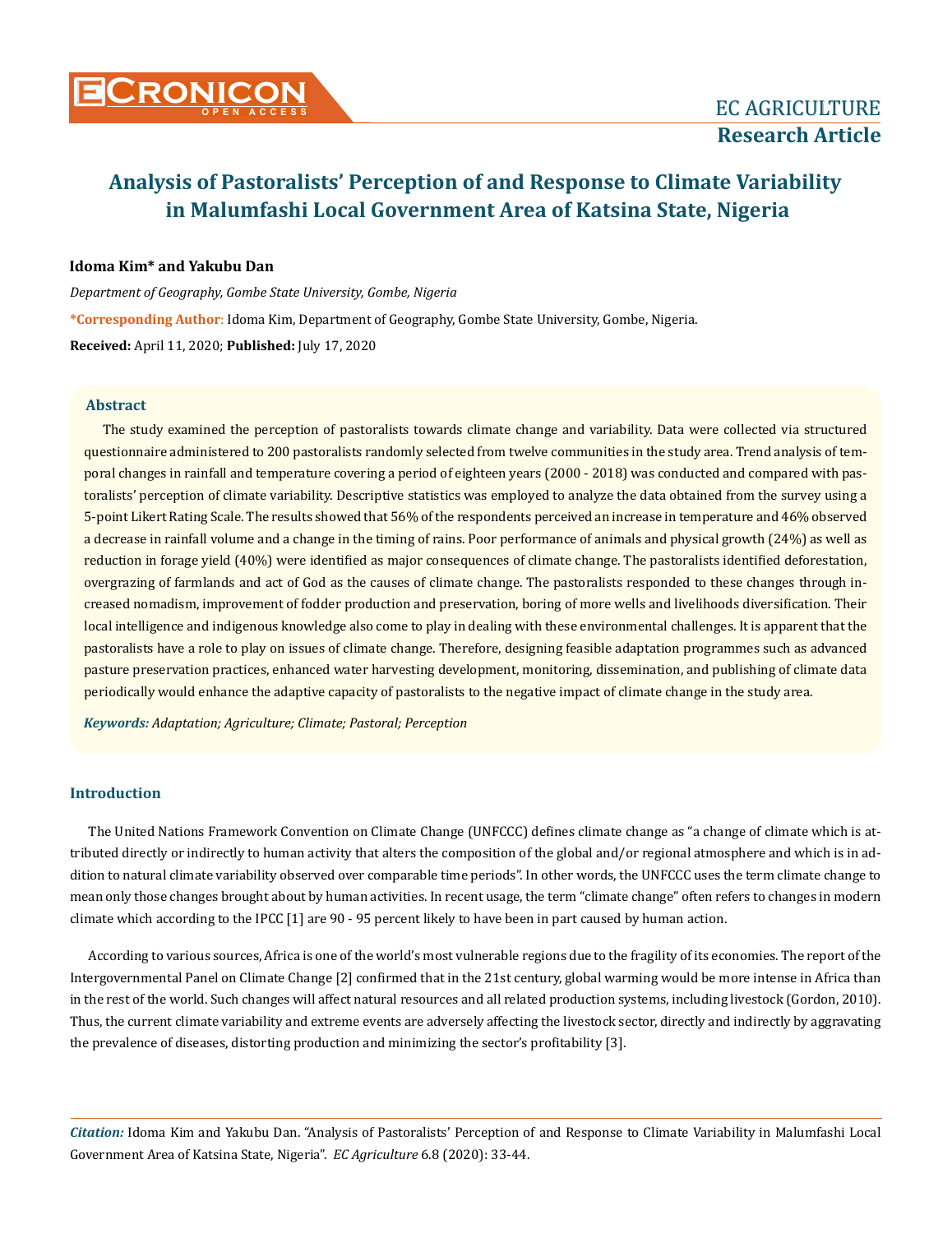34

Therefore, individuals, communities and nations have coped with and adapted to climate variability for centuries, but the new changes may be of a magnitude and speed that overstretch traditional adaptive capacities [4]. Adaptation to climate change refers to adjustment in natural or human systems in response to actual or expected climatic stimuli or their effects, which moderates harm or exploits beneficial opportunities (IPCC, 2001). Common adaptation methods in pastoral economies include use of new livestock species that are better suited to drier conditions, herd splitting, building up herd sizes as a buffer against shocks and loans or redistribution of livestock and other assets to family or community members [5,6].

However, pastoralism is system that tends to exploit wild and semi-wild ecosystems to benefit domesticated animals. The most remarkable characteristic of pastoralism is movement of animals in search of pastures, and repeatedly water after feeding. Based on the pattern of movement of the livestock, pastoralism is commonly categorized into nomadic, semi-nomadic, settled (sedentary) and semisettled (semi-sedentary) [7]. Nomadic pastoralists migrate all the time with their livestock without any permanent settlement. Seminomadic pastoralists spend more than half their time annually herding animals away from home or cultivated settlements. On the other hand, semi-sedentary (semi-settled) pastoralism is a system where the pastoralists settle (live in houses) during part of the year while part of the household moves with livestock to pasture. In sedentary (settled pastoralism), the pastoralists live in villages live in villages all year round while taking livestock out to pasture every day, sometimes hiring shepherds [7].

The pattern of movement for nomadic pastoralists is random, non-directional. Movement of semi-nomadic and especially semi-settled or semi-sedentary can be transhumant. This is a directional or regular back and forth movements between fixed locations, e.g. from mountains to the warmer valleys in winter and back to the mountains when it becomes warmer and frost has ceased [8].

Previous studies have investigated farmers' and pastoralists' perception of climate change and variability, and their adaptation practices in the Sudanian and Sahelian zone of Nigeria [9-11]. Though, past studies have indicated substantial diversity in awareness level of rural producers, but information on perceptions and coping strategies were hardly disentangled for different livelihood groups such as crop farmers and pastoralists. Hence, it is important to note that these groups of rural producers face divergent socio-economic circumstances, are differently vulnerable to, probably perceive, and react differently to variations in climate and weather conditions. To effectively use indigenous knowledge and to develop practical and realistic adaptation strategies to climate extremes, it is crucial to understand the perceptions of pastoralists about the existence of climate variability and its causes and consequences on their livestock system. Consequently, this study seeks to address this knowledge gap by evaluate the understanding of climate change and variability and their implications for pastoralists' livelihoods in Malumfashi Local Government Area of Katsina States.

The study documents pastoralists' perceptions of climate change and adoption of coping strategies by addressing the following research questions:

- What are the pastoralists' perceptions of climate change?
- What are the pastoralists' perceptions of causes of climate change?
- To what extent do pastoralists understand the consequences of climate variability on their livelihood activities?
- In what ways are the pastoralists responding to climate change.

## **Methodology**

### **Study area**

The study area of this research is Malumfashi LGA located between Latitude 7º 29' and 7º 55' North of equator and Longitude 12º 22' and 12º 52' East of Greenwich Meridian. It was created since 1976. Musawa Local Government by the North, Kankara Local Government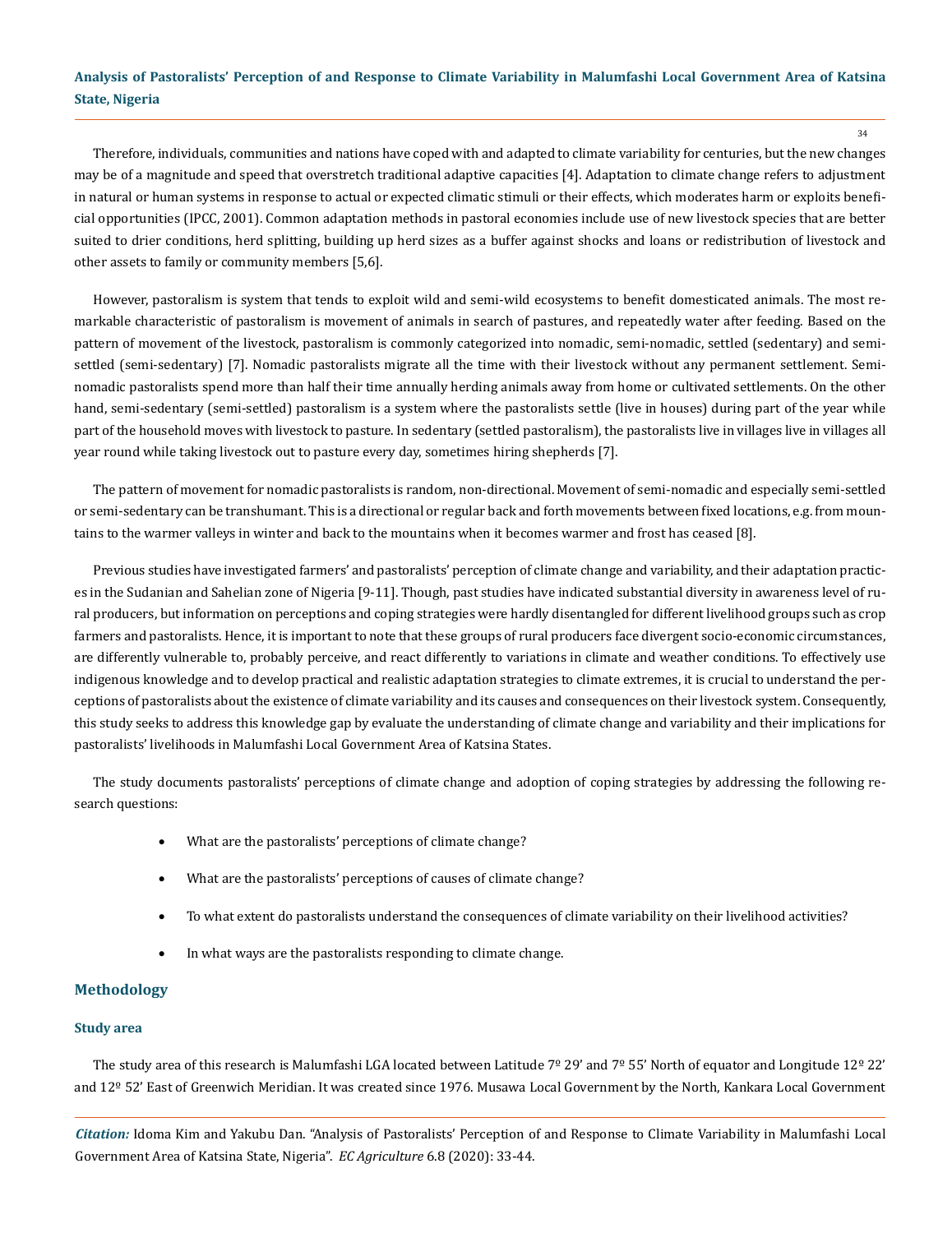35

by the West, Gwarzo Local Government (Kano State) by the East, and Bakori Local Government by the South bound the Local Government. Malumfashi LGA has area coverage of 674km<sup>2</sup> and population of 263,762 persons/km<sup>2</sup> (The 2018 projected figures of 2006 population census). There are two seasons: the rainy season and the dry season. The rainy season lasts for five months i.e. May to September with the wettest month in August (254 mm of rainfall), while the dry season extends from November to March accompanied by dry, cool and dusty wind called harmattan.

The relative humidity falls considerable during the harmattan; with the maximum day temperature of about  $33.1\textdegree C$  and a minimum of 19.2ºC. Generally, the climate is hot and dry for many months of the year due to longitudinal location of the town, its location away from sea [12]. The Local Government is endowed with agricultural potentialities, and the People are predominantly farmers and herders. During the dry season, they engage themselves in dry season farming and petty trading to sustain their livelihood. The common animals reared in the area are cattle, sheep, goats, horses, mules, donkeys, and poultry. Both crops and animals are sources of food and cash income as well as a symbol of wealth to the inhabitants of Malumfashi LGA [13].



### *Figure 1: Study Area.*

*Source: GIS Laboratory, Department of Geography and Environmental Management A.B.U.,Zaria.*

### **Sample size and sampling techniques**

The choice of the study area is based on the following criteria:

- High population of pastoralists (who constitute over 80% of the people).
- Availability of grazing reserves e.g. Runka reserve of Katsina.
- Transit zone for pastoralists migrating from Jigawa, Kano, Sokotoetc. and the Niger Republic towards central and south-western Nigeria in search of greener pasture at the end of the wet season.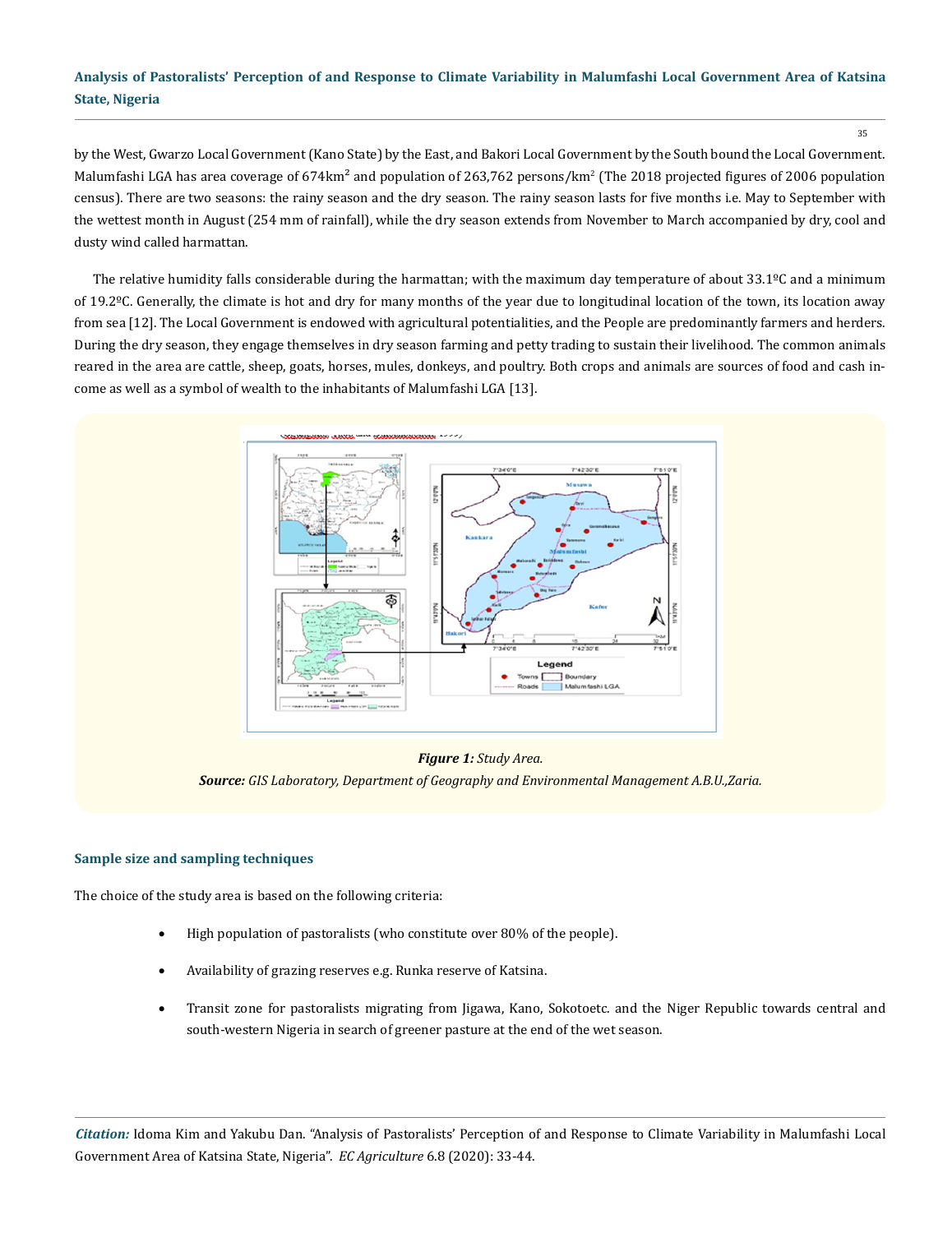36

• Consist of mostly arid/semi arid lands that have suffered severe climate variability as well as increasing drought periods and unpredictable rainfall [11].

A list of all pastoralist communities in the local government was obtained from the secretary of the Association of Cattle Owners (Miyyeti-Allah) Malumfashi Chapter, and 12 communities were selected based on physical accessibility and availability of population data (Table). However, to obtain the sample size for the study, Yamane (1969) technique of sample size determination was employed. The 2018-projected population of sampled communities from Malumfashi LGA was 124,133 persons per square kilometers (Table). The 1991 Census Figures were projected for 2018 for the reason that the population of LGAs was disaggregated into localities according to the 1991 census. The projection of sampled localities' population was based on Katsina State population growth rate of 3% using the formula:  $P_{t_{\text{tan}}}$ = P<sub>t</sub>e<sup>rn</sup>; Where, P<sub>t+n</sub> = Future population (2018), P<sub>t</sub> = Base year (1991), e = exponential, r = Growth rate (3%), n = Interval between future population and base year population (2018 - 1991 = 27years). A simplified formula provided by Yamane (1967) was used to obtain the sample size of 204 for the study based on 95% confidence level and error limit of 7%.

| <b>Selected</b><br><b>Community</b> | <b>1991 Population</b><br><b>Census</b> | 2018 Projected<br><b>Population</b> | <b>Allotment of</b><br>questionnaires |
|-------------------------------------|-----------------------------------------|-------------------------------------|---------------------------------------|
| Danzaki                             | 808                                     | 1816                                | 3                                     |
| Dansarai                            | 1537                                    | 3455                                | 6                                     |
| Lamuntanni                          | 787                                     | 1769                                | 3                                     |
| Goran                               | 1224                                    | 2751                                | 5                                     |
| Malumfashi                          | 42,415                                  | 95345                               | 155                                   |
| Jakwallawa                          | 1055                                    | 2372                                | 6                                     |
| RuwanSanyi                          | 2594                                    | 5831                                | 10                                    |
| Karfi                               | 2202                                    | 4950                                | 8                                     |
| <b>UnguwanGambo</b>                 | 660                                     | 1484                                | $\overline{c}$                        |
| Tashar                              | 534                                     | 1200                                | 1                                     |
| Rereji                              | 627                                     | 1409                                | $\overline{c}$                        |
| Unguwan Ari                         | 779                                     | 1751                                | 3                                     |
| Total                               | 55222                                   | 124133                              | 204                                   |

*Table: Selected communities and allocation of questionnaire. Source: Fieldwork, 2018.*

### **Data collection and analysis**

The study was based on a field study carried out from January to December 2018 in the twelve purposively selected villages in Malumfashi LGA. Hence, 204 copies of semi-structured questionnaire were designed and allotted to each of the selected villages based on 2018-projected population. The questionnaire aimed at discovering the knowledge and level of awareness of individual herders on climate change and its possible impacts on herders' adaptation options and the perceived barriers to adaptation choices. In addition to the individual interviews, focus group discussion was held at LGA headquarters with a group of herders, which were selected based on their local reputation for being knowledgeable and experienced. The discussants answered the same questions posed in the individual interviews. They also provided detailed information on general concepts, perceptions, and opinions related to climate change. However, 200 copies of questionnaire were retrieved representing 98% response rate. Data collected was analyzed using descriptive statistics such as frequencies, counts, percentages etc. and presented using tables and graphs. However, Climate Change Adaptation Index (CCAI) was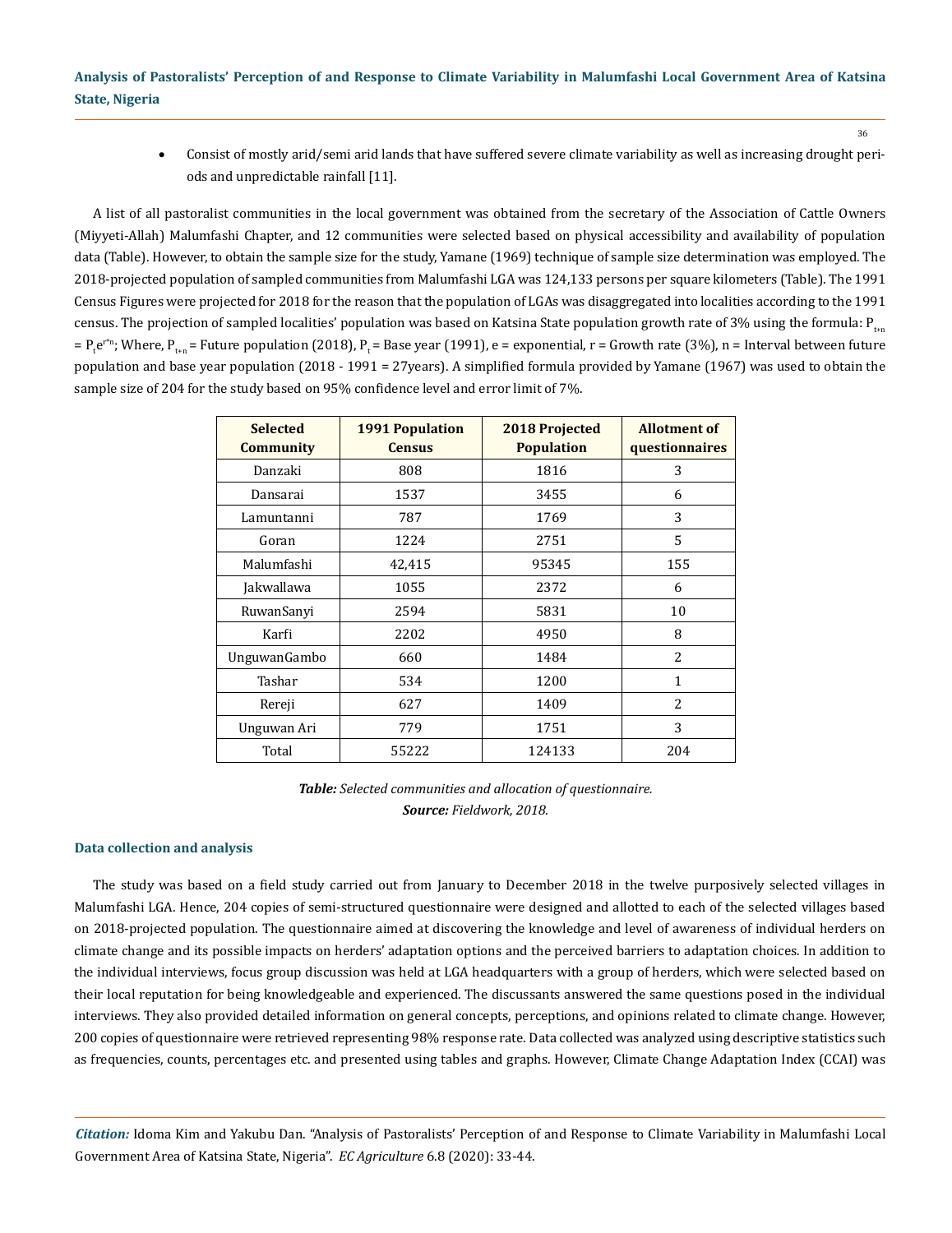37

used to evaluate pastoralists' responses to climate variability in the study area. The index was constructed using a 3-point continuum. The three points scales were weighted in order of importance from commonly = 2, Occasionally = 1 and not all = 0. In addition, meteorological data consisting of maximum temperature, minimum temperature and rainfall data from 1975 to 2018 were collected from National Meteorological Agency (NMA), Katsina to determine the trends of temperatures and rainfall in the study Area.

### **Results and Discussions**

### **Socio-economic characteristics of respondents**

It is important to note that the study of the perceptions of respondents about the existence of climate variability and attendant consequences necessitates full grasp of their level of education, annual income, family size, sex and age. This enables us to understand how socio-economic and demographic differences lead to varying perceptions on climate change and variability. Information in table 1 portrays the socioeconomic characteristics of respondents in the study area. The results of the finding indicate that males (84%) predominates pastoral activities in Malumfashi LGA. This finding is in line with the investigation of Rashid (2012) and Veena [14] which noted that cattle herding is a male dominated enterprise in pastoral economy. According to Aemro, Jemma and Mengistu [15] females are more occupied with domestic chores; this gives male-headed households an edge in terms of farming experience and information on diverse adaptation measures and what is required to be done in response to the climate change and variability.

| <b>Variables</b>      | <b>Category</b>        | No. | $\frac{0}{0}$  |    |
|-----------------------|------------------------|-----|----------------|----|
| Gender                | Male                   | 167 | 84             |    |
|                       | Female                 | 33  | 16             |    |
| Age (Years)           | $30 - 34$              | 30  | 15             |    |
|                       | $35 - 39$              | 34  | 17             |    |
|                       | $40 - 44$              | 56  | 28             | 45 |
|                       | $45 - 49$              | 48  | 24             |    |
|                       | > 50                   | 32  | 16             |    |
| <b>Marital Status</b> | Single                 | 52  | 26             |    |
|                       | Married                | 76  | 38             |    |
|                       | Divorced               | 42  | 21             |    |
|                       | Widowed                | 30  | 15             |    |
| Level of Education    | Primary                | 27  | 14             |    |
|                       | Secondary              | 47  | 24             |    |
|                       | Tertiary               | 42  | 21             |    |
|                       | <b>Adult Education</b> | 22  | 11             |    |
|                       | No Education           | 62  | 30             |    |
| Household Size        | $\leq 5$               | 60  | 30             |    |
|                       | $6 - 10$               | 62  | 31             | 16 |
|                       | $11 - 15$              | 36  | 18             |    |
|                       | $16 - 20$              | 24  | 12             |    |
|                       | $21 - 25$              | 14  | 7              |    |
|                       | $\geq 26$              | 4   | $\overline{2}$ |    |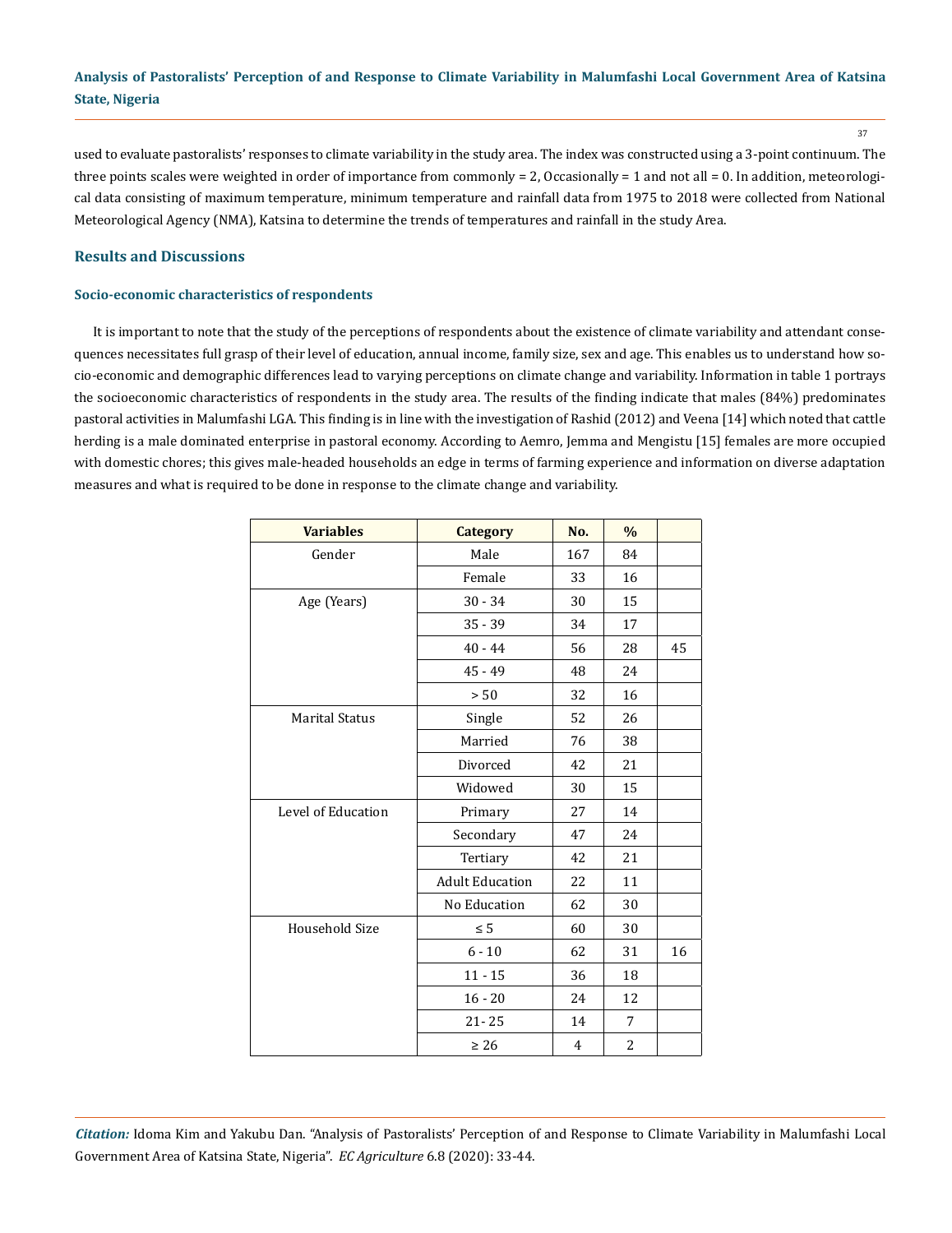38

| Occupation               | Farming           | 91 | 46 |    |
|--------------------------|-------------------|----|----|----|
|                          | Livestock produc- | 40 | 20 |    |
|                          | tion              |    |    |    |
|                          | Artisan           | 14 | 7  |    |
|                          | Civil Servant     | 22 | 11 |    |
|                          | Trading           | 20 | 10 |    |
|                          | <b>Others</b>     | 13 | 6  |    |
| Income per annum         | < 100000          | 92 | 46 |    |
|                          | 100000 - 200000   | 73 | 36 |    |
|                          | 201000 - 300000   | 17 | 9  |    |
|                          | 301000 - 400000   | 12 | 6  |    |
|                          | >400000           | 6  | 3  |    |
| Years living in the area | 30-34             | 70 | 35 |    |
|                          | 35-40             | 90 | 45 | 43 |
|                          | 41-50             | 30 | 15 |    |
|                          | $\geq 51$         | 10 | 5  |    |



Table 2 reveals further that out of the 200 respondents, 11.00% had adult education, 14.00% went to primary school, 21.00% had tertiary education, and 24.00% had secondary education, while 30.00% had no education at all. This suggests that pastoralists in Malumfashi LGA are literate to varying degrees, which makes them receptive to innovations. Williams (1997) and Penin and Brummer [16] reported that farmers' adoption of improved technology is influenced by their level of education. Thus, respondents' level of education will assist them to seek information on climate variation, thereby increasing their allocative and technical efficiency.

| Climate change                               | <b>Number</b> | <b>Percentage</b> |
|----------------------------------------------|---------------|-------------------|
| <b>Perception of Temperature Variability</b> |               |                   |
| Increase in temperature                      | 115           | 56                |
| Decrease in temperature                      | 47            | 24                |
| No change in temperature                     | 10            | 5                 |
| No idea                                      | 23            | 12                |
| No response                                  | 5             | 3                 |
| <b>Perception of Rainfall Variability</b>    |               |                   |
| Increase in rainfall                         | 75            | 38                |
| Decrease in rainfall                         | 93            | 46                |
| No change in rainfall                        | 12            | 6                 |
| No idea                                      | 7             | 3                 |
| No response                                  | 13            |                   |

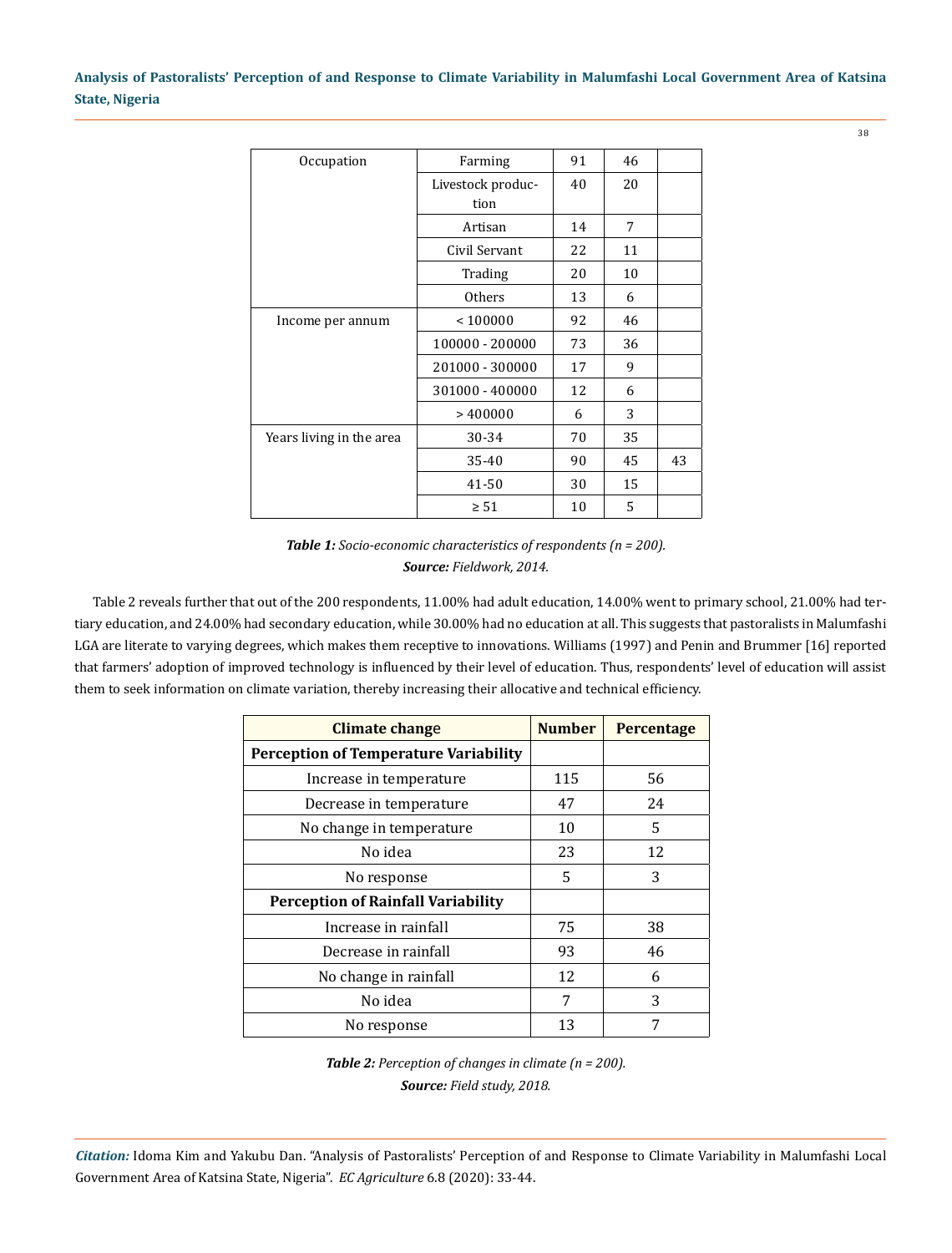39

The average age of the respondents is 45 years. 80% are between 30 - 40 years while 20% are 41years and above. Age of household head represents experience. This implies that the respondents had useful information and experiences of variation in climate with coping mechanisms as it affects their pastoral practices and production. Accordingly, Penin and Brummer [16] opined that age may likely endow the farmers with the requisite experience that will enable them make better assessment of the risks involved in climate change adaptation investment decisions. Similarly, Enete, Nweke and Tollen (2002) noted that older farmers have more experience and are able to take healthier production decisions than younger ones.

Table 1 has further revealed that majority of the respondents (38.00%) are married; and the average household size is 16. This finding indicates a large family size with the implication that more family labour will be readily available. Igben (1988) reported that large household size was an obvious advantage in terms of labour supply. The average annual income of the respondents is N150, 000 (Table 1). This implies that they are small-scale headers who operated at small-scale level with the consequent low-income level. The farm income of the households has impacts on adaptation strategies. With limited income (poverty), the acquisition of necessary facilities such as improved crop varieties, soil and water conservation techniques, and crop diversification will be difficult (Enete and Onyekuru, 2011).

### **Pastoralists' perception of long-term changes in temperature and precipitation**

The surveyed households were asked questions about their observations in the patterns of temperature and rainfall over the past 30 years (Table 2). The results indicate that 56.00% of the respondents have observed increasing temperature, 24.00% of respondents perceived a "decrease" in temperature volume, 5.00% of respondents perceived "no change" in temperature volume, 12.00% respondents did not have any idea about the trend of the temperature, and 12% of the respondents refused to give their opinion on the issue.

On the other hand, 38.00% of the respondents felt an increase in rainfall intensity, 46.00% of the respondents perceived a decrease in rainfall intensity; 6.00% of the respondents claimed no change in rainfall intensity; 3.00% of the respondents did not have any idea about the rainfall intensity trend; and 7.00% of the respondents failed to respond. This suggests a high level of awareness of the subject matter in the area of study. The awareness of climate problems and the potential benefits of taking action is an important determinant of adoption of agricultural technologies (F.A.O 2000). Maddison [18-20] argued that farmers' awareness of change in climate attributes (temperature and precipitation) is important to adaptation decision making (Table 3).

### **Trend and variability of rainfall and temperatures**

Conventionally, scientists and ordinary people assert that there is a noticeable variability in the amount of rainfall and temperature over the years. Yet, empirical figures on the actual change in the amount and distribution behaviour of rainfall and temperature are highly aggregated to national, continental and international level. This study has analyzed the trends and variability of rainfall and temperature in Katsina, to assess the extent to which pastoralists' perceptions agree with actual climatic variability and to provide local specific phenomenon of climate situation in ways that can inform the design and development of local coping and adaption mechanisms. The analysis used rainfall and temperatures data recorded over the past 40 years from 1975 to 2015. The trend of annual rainfall in Katsina state for 40 years is depicted graphically in figure 2A, whereas the trend of annual temperature in Katsina state for 19 years is represented graphically in figure 2B. The trend analysis of the temporal changes in rainfall and temperature over 18 years show a consistent rising trend in annual mean surface temperature and inter-annual variability in precipitation in the study area.

Figure 2A shows a steady increase with much fluctuations-rising and falling trend in annual mean rainfall in the study area with the average maximum rainfall (314.9 mm) between 2006 - 2007. The speed of increase is higher for 1990 to 2000 and 2003 to 2012. Figure 2B reveals the trend analysis of record of the level of temperature between 1996 - 2015 in the study area, which shows an increasing trend with the average minimum (20.2°C), and average maximum (34.5°C) temperature recorded in 2005 and 2008 respectively.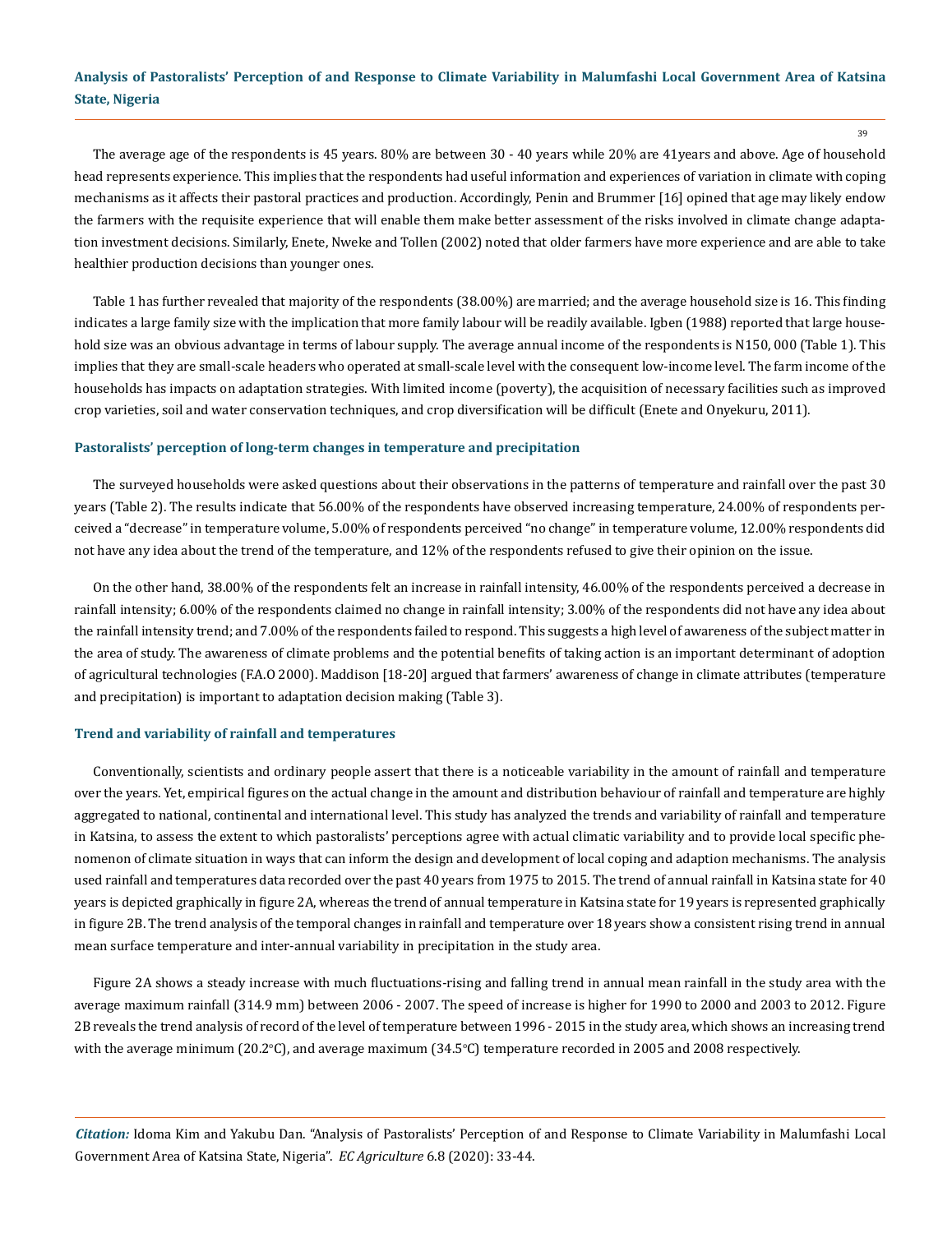40



*Figure 2A: Annual mean Rainfall for Katsina(1975-2015). Source: NMet SGusau.*



The preceding analysis is validated by Odjugo (2010) indicating that the temperature trend in Nigerian since 1901 shows increasing pattern. The increase was gradual until the late 1960s and this gave way to a sharp rise in air temperatures from the early 1970s, which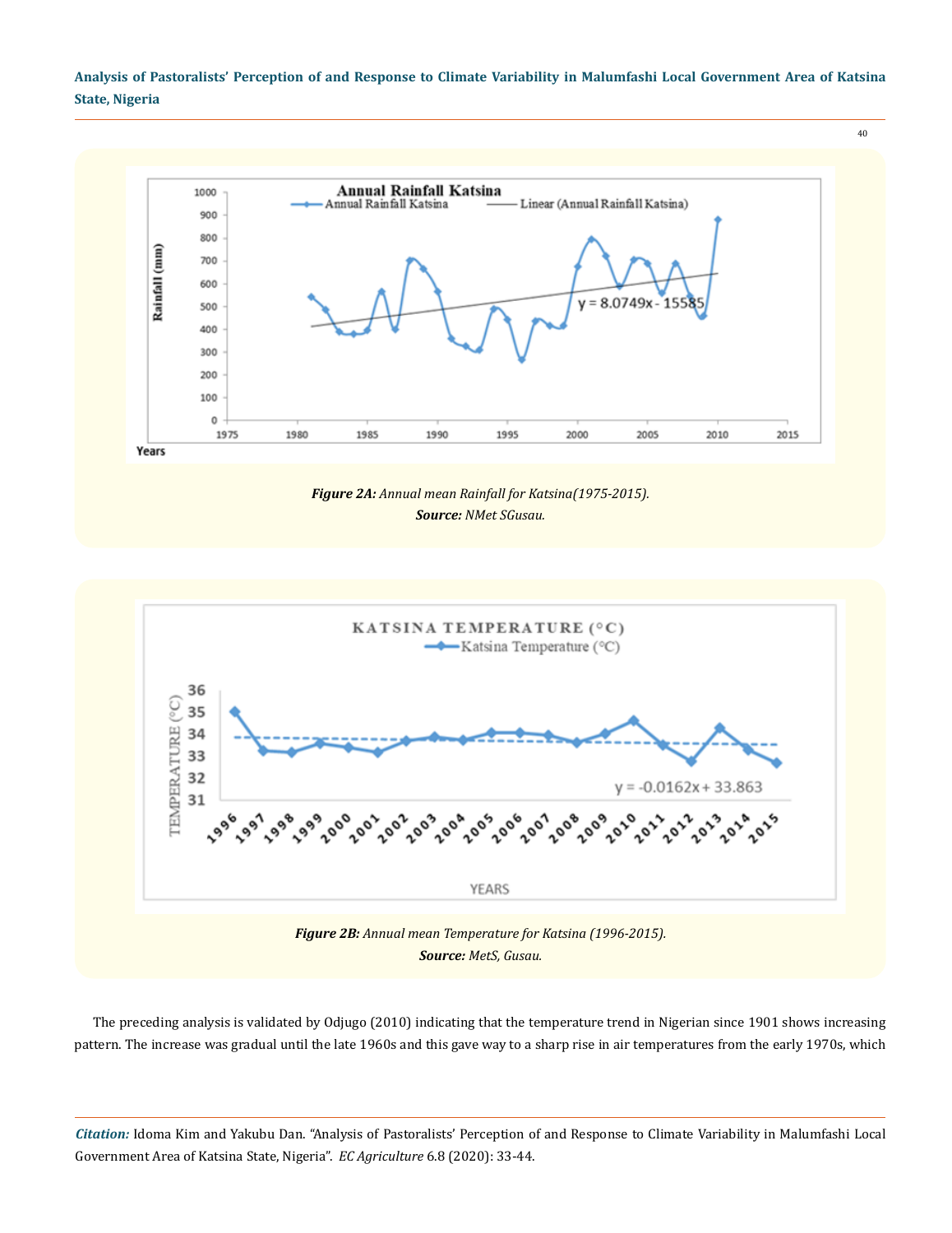41

continued until date. Odjugo (2010) further stressed that the mean air temperature between 1938 and 2007 in the semi-arid region of Nigeria was 28.96°C while the rainfall amount was 847 mm. Between 1938 and 1972 climatic period, the temperature was 28.24°C and the rainfall amounted to 937 mm while it was 29.67°C and 758 mm respectively for the period of 1973 - 2007. This indicates an increase of 1.43°C for temperature and reduction of 178 mm of rainfall for the two climatic periods. This greatly hampered both crop and animal production.

### **Comparing pastoralists perceptions with the meteorological data**

Pastoralists' perceptions were compared with the results of historical trend from Meteorological data. It was found that pastoralists' perception of climate variability is in tandem with the trend analysis of climate data obtained for the study area. Thus, pastoralists' knowledge indicated a good match with the scientific knowledge. This specifies that the pastoralists have requisite experience and high-level indigenous knowledge in climate variability.

### **Pastoralists' perceived causes of climate variability and change**

Respondents rating of the severity of the identified causes of climate change indicated that majority (65%) of the respondents perceived that human activities such as farming, overgrazing, wood fuel collection and urbanization are among the principal causes of climate variability and change. This result is validated by the findings of Enete and Onyekuru (2011) that most agricultural practices by smallholders exacerbate climate change. Moreover, 20% (60 respondents) perceived it as caused by natural factors such as changes in volcanic activity and solar output, 9 representing 3% suggested both anthropogenic and natural factors, while 12% (36) viewed it as an act of God.



### **Impacts of climate variability and change as perceived by pastoralists**

The perceived impacts of climate variability by the respondents in the study area are decreased forage availability and quality (40.00%), decreased animal productivity (24.00%), scarcity of drinking water (7.00%), increased animal mortality (8.00%) and increased conflict between communities (21.00%). Undoubtedly, the high impacts of climate variability and change, which has led to decline in forage availability and quality, are ascribed to erratic and uncertain rainfall and drought occurrences in the study area; consequently decreas-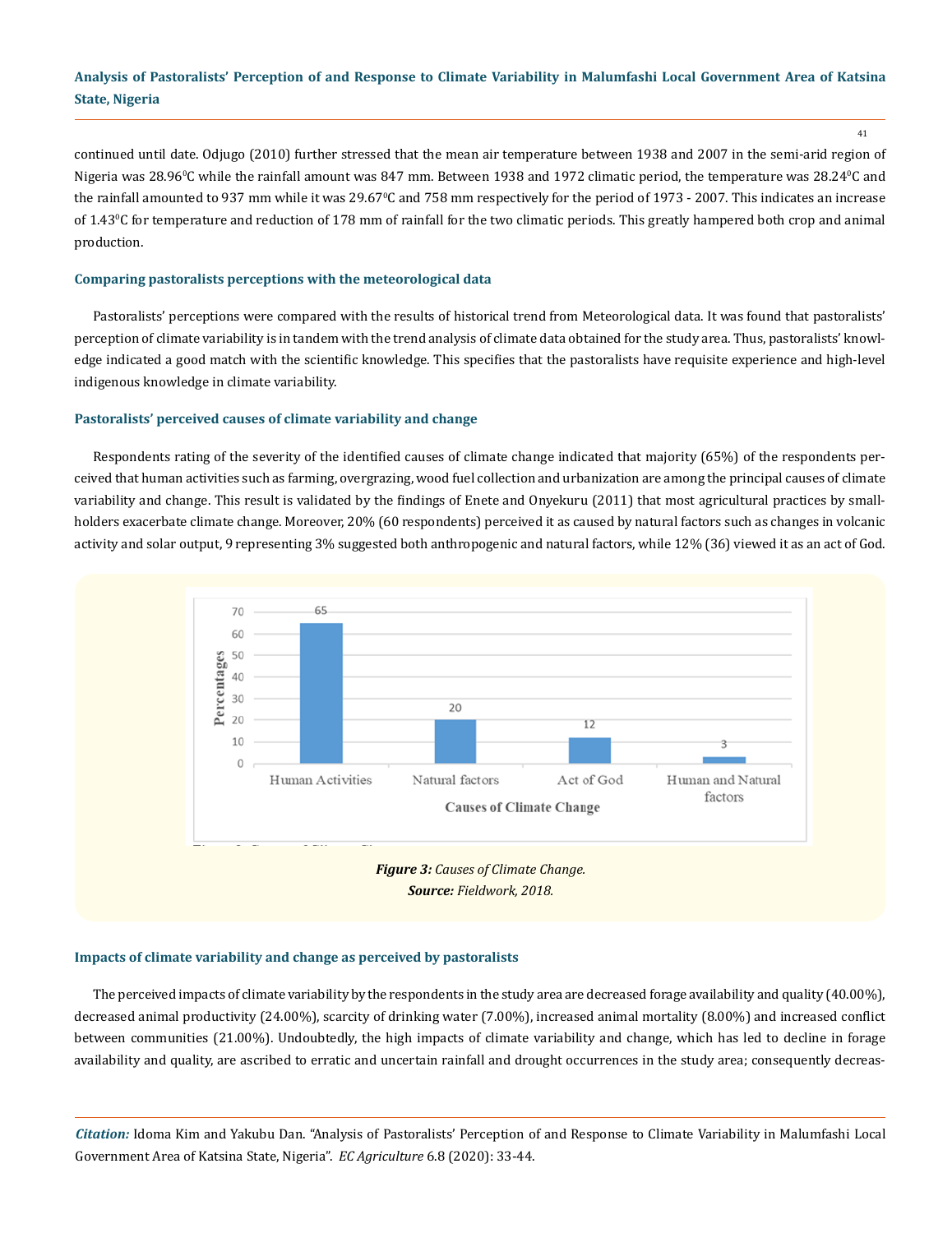ing animal performance in terms of fertility, meat and milk yield. Additionally, it was reported during the FGD that the decrease in forage availability ensuing poor performance of animal has had negative effects on income of pastoralists. As a result, some have turned agropastoralists, others live on off-farm livestock activities and the rest particularly youngsters migrate to urban areas to seek for wage employment, while maintaining ties with their homes. Mbonile and Mwamfupe (1997) corroborates this investigation.

### **Adaptation strategies in combating impacts of climate variability and change**

Two major categories of adaptation choices; adjustment in pastoral practices and shifts to non- pastoral livelihoods are identified in the study area. Based on adjustment in pastoral practices, table 4 reveals that increased nomadism (ranked 1) was the most commonly used method of combating climate variability by the pastoralists. Herd splitting (ranked 2) and increased fodder storage (ranked 3) followed this. Regarding shifts to non-pastoral livelihood, table 4 indicates that arable farming (ranked 1) was the most commonly used climate change adaptation strategy. Next in rank were artisanal activities (ranked 2) and trading activities (ranked 3). Increased nomadism, fodder storage and herd splitting as adaptation methods could be associated with the lower expense and ease of access by farmers. For instance, increased fodder storage could be achieved by ensuring harvest of excess production during boom periods for use during lean periods and fodder production on farms, instead of depending entirely on wild fodder sources. NEST (2011) supports the forgoing assertion. Similarly, shifts to non- pastoral activities as adaptation strategies indicate that pastoralists engage in other livelihood diversification means to meet family and other social responsibilities as well as purchasing necessary inputs.

|                                           | <b>Use of Adaptation Strategies</b> |                     |              | <b>Adaptation</b> | Rank           |
|-------------------------------------------|-------------------------------------|---------------------|--------------|-------------------|----------------|
| <b>Adaptation Strategies</b>              | <b>Commonly</b>                     | <b>Occasionally</b> | Not all      | <b>Indices</b>    | <b>Order</b>   |
| <b>Adjustment in Pastoral Practices</b>   |                                     |                     |              |                   |                |
| Increased fodder storage                  | 189 (95)                            | 7(3)                | 4(2)         | 385               | 3              |
| Digging and boring of more wells          | 187 (94)                            | 9(4)                | 4(2)         | 383               | 4              |
| Herd Destocking                           | 10(5)                               | 183 (92)            | 7(3)         | 203               | 6              |
| <b>Herd Splitting</b>                     | 191 (96)                            | 6(3)                | 3(1)         | 388               | 2              |
| Acquirement of more adjustable breeds     | 175 (88)                            | 17(8)               | 8(4)         | 367               | 5              |
| Increased nomadism                        | 200 (100)                           | 0(0)                | 0(0)         | 400               | 1              |
| <b>Shifts to Non-Pastoral Livelihoods</b> |                                     |                     |              |                   |                |
| Trading activities                        | 109 (54.5)                          | 65 (32.5)           | 26(13)       | 238               | 3              |
| Artisanal activities                      | 87 (43.5)                           | 103(51.5)           | 10(5)        | 277               | 2              |
| Arable farming                            | 123(61.5)                           | 69 (34.5)           | 8(4)         | 315               | 1              |
| Veterinary services                       | 51(25.5)                            | 104 (52)            | 45<br>(22.5) | 206               | $\overline{4}$ |

*Table 4: Climate change adaptation strategies of pastoralists (n = 200). Source: Fieldwork, 2018. Note: Figures in Parenthesis are in Percentages. Adaptation Index: commonly x 2 + occasionally x 1 + not all x 0.*

### **Conclusion**

The conclusion of the findings indicated that majority of the pastoralists were aware of the phenomenon of climate change, however, their level of knowledge about the causes of climate change was low. The pastoralists relied mostly on personal experience because they were aged with great experience in livestock production. It was also evident that the farmers have applied some coping strategies such as increased fodder storage, boring of more wells and sourcing for other sources of income. These have gone a long way in alleviating the impact of climate variability on lives stock production in the study area.

*Citation:* Idoma Kim and Yakubu Dan. "Analysis of Pastoralists' Perception of and Response to Climate Variability in Malumfashi Local Government Area of Katsina State, Nigeria". *EC Agriculture* 6.8 (2020): 33-44.

42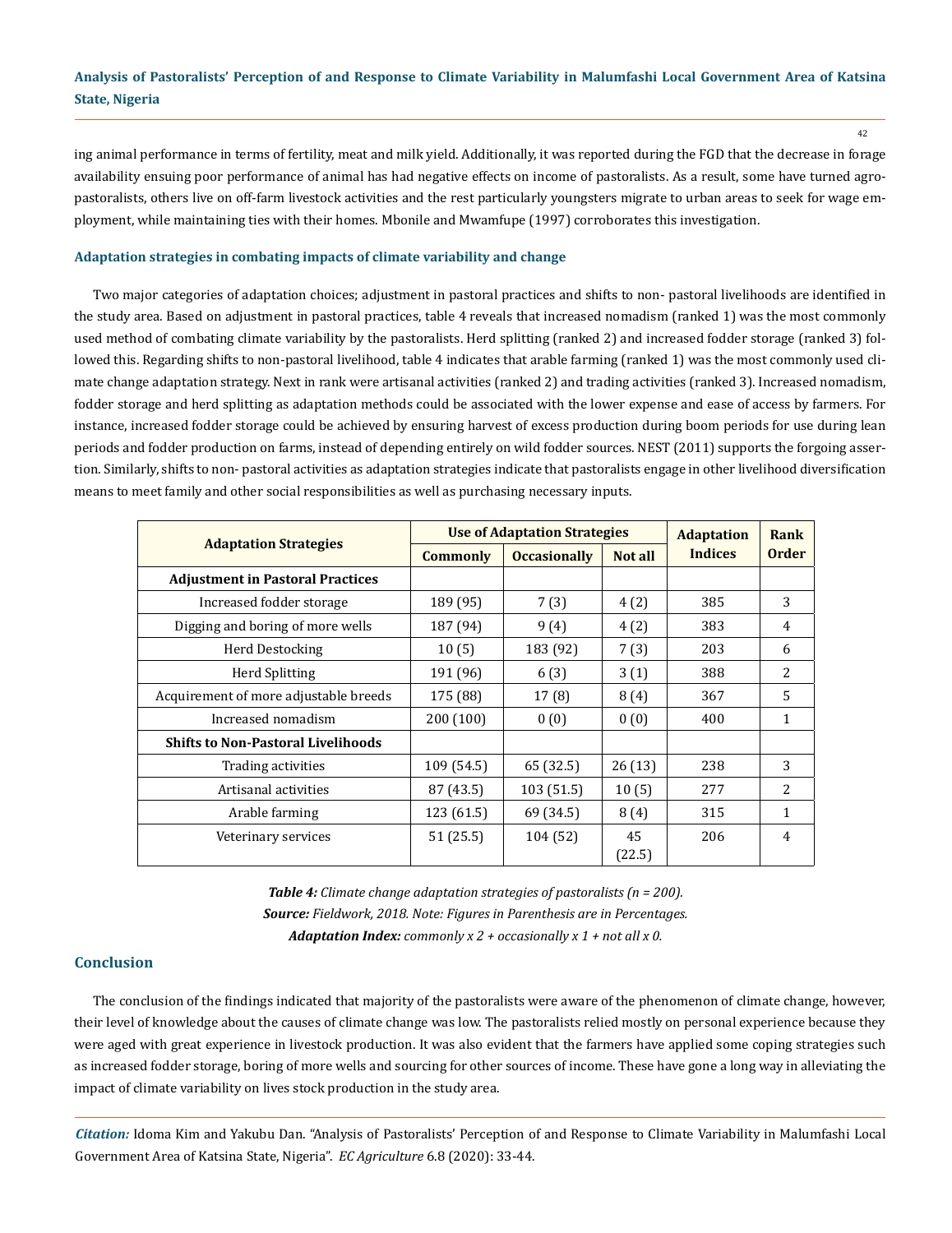### **Recommendations**

In view of the findings of the study, policy makers should ensure adequate dissemination of climate change information about causes and consequences of climate change and adaptation strategies via the mass media. In addition, government should identify and compile indigenous adaptive strategies to climate change that pastoralists may have used over the years as an approach to tackle adaptation issues in the sudano-sahelian region of Nigeria. Moreover, government should guarantee improved frequencies of agricultural extension services and provision of improved breeds of animals that are resistant to the climate conditions of the region. Enlightment on preservation of more fodder for use by the animals will help to supplement fodder scarcity.

### **Bibliography**

- 1. IPCC. Climate Change 2007 Synthesis Report: Contribution of Working Groups I, II and III to the Fourth Assessment Report of the Intergovernmental Panel on Climate Change. Cambridge: Cambridge University Press (2007a).
- 2. (IPCC). Contribution of Working Group II to the Fourth Assessment Report of the Intergovernmental Panel on Climate Change: Impacts, Adaptation and Vulnerability Summary for Policy Makers (2007b).
- 3. [Thornton P and Gerber P. "Climate change and the growth of the livestock sector in developing countries".](https://www.researchgate.net/publication/225584176_Climate_change_and_the_growth_of_the_livestock_sector_in_developing_countries) *Mitigation and Adaptation [Strategy to Global Change](https://www.researchgate.net/publication/225584176_Climate_change_and_the_growth_of_the_livestock_sector_in_developing_countries)* 15 (2020): 169-184.
- 4. Brooks N. "Climate change, drought and pastoralism in the Sahel". *[Discussion note for the World Initiative on Sustainable Pastoralism](https://www.semanticscholar.org/paper/Climate-change-%2C-drought-and-pastoralism-in-the-Brooks/ac47f51b645abc34b5e8fba9e431f94848b0831e)* [\(2006\).](https://www.semanticscholar.org/paper/Climate-change-%2C-drought-and-pastoralism-in-the-Brooks/ac47f51b645abc34b5e8fba9e431f94848b0831e)
- 5. [Maxwell D and Cardwell R. "The coping strategies Index Field Methods Manual, Second Edition,. CARE USA \(2008\).](https://documents.wfp.org/stellent/groups/public/documents/manual_guide_proced/wfp211058.pdf)
- 6. [Elasha B. "Environmental Strategies to increase Human Resilience to climate change: Lessons for Eastern and Northern Africa". A](http://www.start.org/Projects/AIACC_Project/Final%20Reports/Final%20Reports/FinalRept_AIACC_AF14.pdf) [final Report submitted to Assessments of Impacts and Adaptations to climate change \(AIACC\). Sudan: Project No. AF 14 Higher Coun](http://www.start.org/Projects/AIACC_Project/Final%20Reports/Final%20Reports/FinalRept_AIACC_AF14.pdf)[cil for Environmental and Natural Resources \(HCENR\) \(2006\).](http://www.start.org/Projects/AIACC_Project/Final%20Reports/Final%20Reports/FinalRept_AIACC_AF14.pdf)
- 7. [Msuya DG. "Pastoralism Beyond Ranching: A Farming System in Severe Stress in Semi-arid Tropics Especially in Africa".](https://www.researchgate.net/publication/281730458_Pastoralism_Beyond_Ranching_A_Farming_System_in_Severe_Stress_in_Semi-arid_Tropics_Especially_in_Africa) *Journal of [Agriculture and Ecology Research International](https://www.researchgate.net/publication/281730458_Pastoralism_Beyond_Ranching_A_Farming_System_in_Severe_Stress_in_Semi-arid_Tropics_Especially_in_Africa)* 4.3 (2015): 128-139.
- 8. Joshi S., *et al.* ["Herders' perception of and responses to climate change in Northern Pakistan".](https://pubmed.ncbi.nlm.nih.gov/23674240/) *Environmental Management* 52.3 [\(2013\): 639-648.](https://pubmed.ncbi.nlm.nih.gov/23674240/)
- 9. Ayalande A., *et al.* ["Comparing Smallholder Farmers' perception of climate change with meteorological data: A case study from](https://www.sciencedirect.com/science/article/pii/S2212094716300755) Southwestern Nigeria". *[Weather and Climate Extremes](https://www.sciencedirect.com/science/article/pii/S2212094716300755)* 15 (2017): 24-33.
- 10. Abaje I., *et al.* ["Climate Variability and Change,Impacts and Adaptation Strategies in Dutsin-Ma Local Government Area of Katsina](https://www.researchgate.net/publication/262269274_Climate_Variability_and_Change_Impacts_and_Adaptation_Strategies_in_Dutsin-Ma_Local_Government_Area_of_Katsina_State_Nigeria) State,Nigeria". *[Journalof Geography and Geology](https://www.researchgate.net/publication/262269274_Climate_Variability_and_Change_Impacts_and_Adaptation_Strategies_in_Dutsin-Ma_Local_Government_Area_of_Katsina_State_Nigeria)* 6.2 (2014): 103.
- 11. Abubakar I. "Adaptive Strategies developed by local farmers to cope with Climate Change: A case study of Jibia Local Government, Katsina State". Ahmadu Bello University, Zaria: Unpublished Undergraduate Project (2010).
- 12. Abbas II., *et al.* ["Mapping Land Use-Land Cover and Change Detection in Kafur Local Government Area, Katsina State, Nigeria \(1995-](https://www.researchgate.net/publication/43655890_Mapping_Land_Use-land_Cover_and_Change_Detection_in_Kafur_Local_Government_Katsina_Nigeria_1995-2008_Using_Remote_Sensing_and_Gis) 2008) Using Remote Sensing and GIS". *[Research Journal of Environmental and Earth Sciences](https://www.researchgate.net/publication/43655890_Mapping_Land_Use-land_Cover_and_Change_Detection_in_Kafur_Local_Government_Katsina_Nigeria_1995-2008_Using_Remote_Sensing_and_Gis)* 2.1 (2010): 6-12.
- 13. Ogungbile AX Tabo R and N VanDuivenbooden. "Multi-scale Characterisation of production systems to prioritize research and development in the Sudan Savanna Zone of Nigeria". Patancheru Andhna Pradesh, India: Information Bulletin No.56, International Crop Research Institute for Semi-arid Tropics (ICRISAT) (1999).

*Citation:* Idoma Kim and Yakubu Dan. "Analysis of Pastoralists' Perception of and Response to Climate Variability in Malumfashi Local Government Area of Katsina State, Nigeria". *EC Agriculture* 6.8 (2020): 33-44.

43